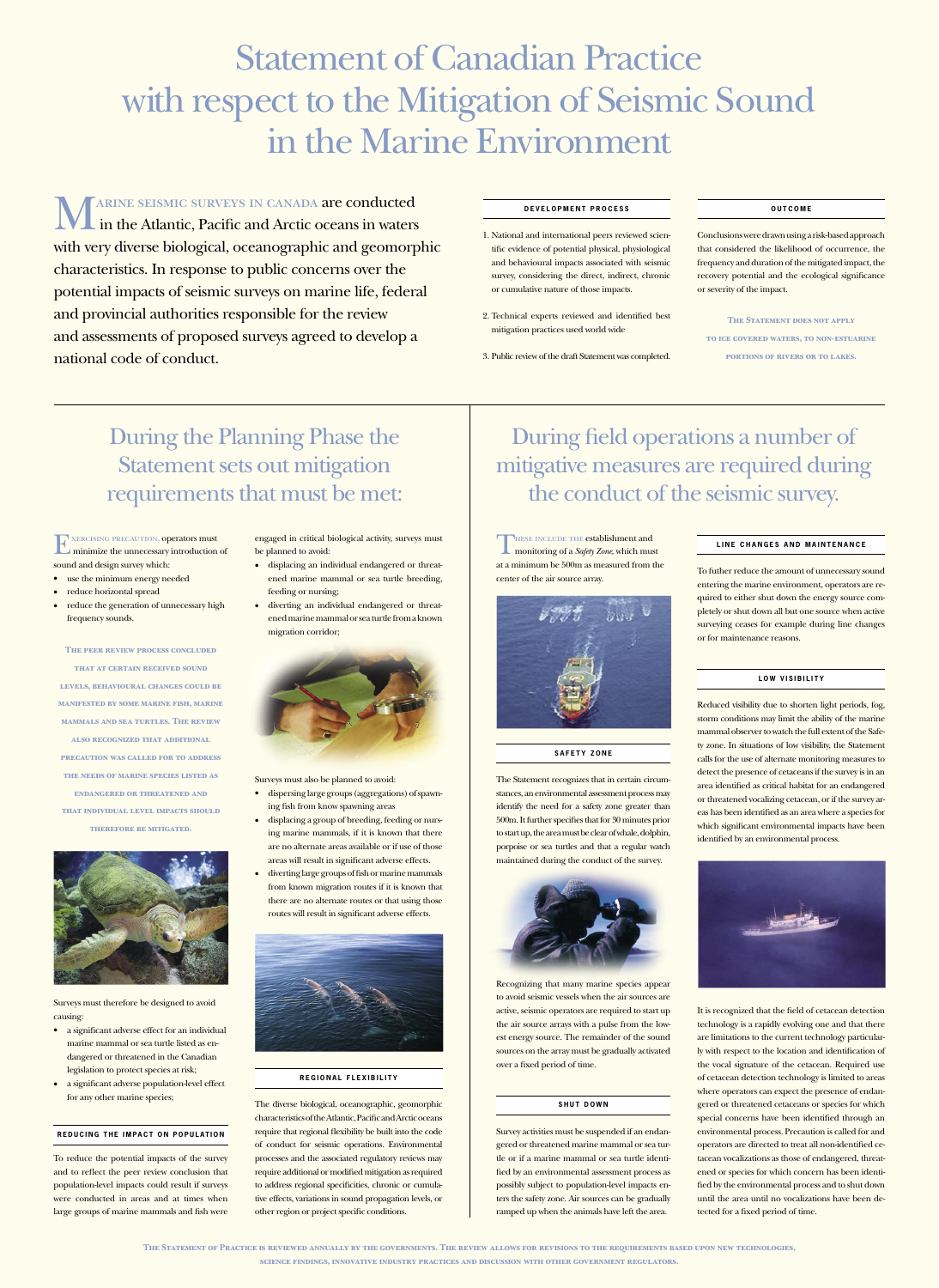

## *Statement of Canadian Practice on the Mitigation of Seismic Noise in the Marine Environment*

#### **Released for discussion purposes February 19th, 2005**

Seismic surveys in the marine environment are conducted by earth scientists and geophysicists to understand the structure and movement of the earth's crust and to detect and delineate potential commercial quantities of sub-sea oil and gas resources.

The potential for environmental impacts from seismic surveys on key components of the marine ecosystems has been recognized for some time.

In order to understand the state of scientific knowledge, DFO sponsored a peer review by Canadian and international science experts. Their objective was to develop scientific conclusions and advice on the potential impacts of seismic noise on marine fish, marine invertebrates, marine zooplankton, eggs and larvae of fish and invertebrates, marine turtles and marine mammals. A copy of the peer-reviewed report, entitled "Review of Scientific Information on Impacts of Seismic Sound on Fish, Invertebrates, Marine Turtles and Marine Mammals" (Habitat Status Report 2004/002) is available at [http://www.dfo-mpo.gc.ca/csas/Csas/status/2004/HSR2004\\_002\\_E.pdf.](http://www.dfo-mpo.gc.ca/csas/Csas/status/2004/HSR2004_002_E.pdf)

Based on this peer-reviewed advice and an assessment by technical experts of the best available and internationally-recognized techniques to mitigate the effects of seismic noise in the marine environment, a group of federal and provincial experts in marine regulatory policy and practice developed a Statement of Canadian Practice. The Statement of Canadian Practice is intended to formalize and standardize the mitigation measures in Canada with respect to the conduct of seismic surveys in the marine environment. It will consist of minimum standards which will be given effect through existing regulatory authorities. For oil and gas seismic activities, Natural Resources Canada and Indian Affairs and Northern development, the provinces of Nova Scotia, Newfoundland and British Columbia, and their related boards, the National Energy Board, the Canada-Newfoundland Offshore Petroleum Board and the Canada-Nova Scotia Offshore Petroleum Board, will give effect to the Statement under their respective regulatory instruments. Non-oil and gas related seismic surveys will be regulated by the *Oceans Act.*

The Statement of Practice is being released by the Government of Canada and the Provinces of British Columbia, Newfoundland and Labrador, and Nova Scotia for public comment for a period of sixty days (April 19th, 2005). A copy of the Statement can be obtained electronically at

[http://www.dfo-mpo.gc.ca/oceans-habitat/oceans/im-gi/seismic-sismique/statement-enonce\\_e.asp](http://www.dfo-mpo.gc.ca/oceans-habitat/oceans/im-gi/seismic-sismique/statement-enonce_e.asp)

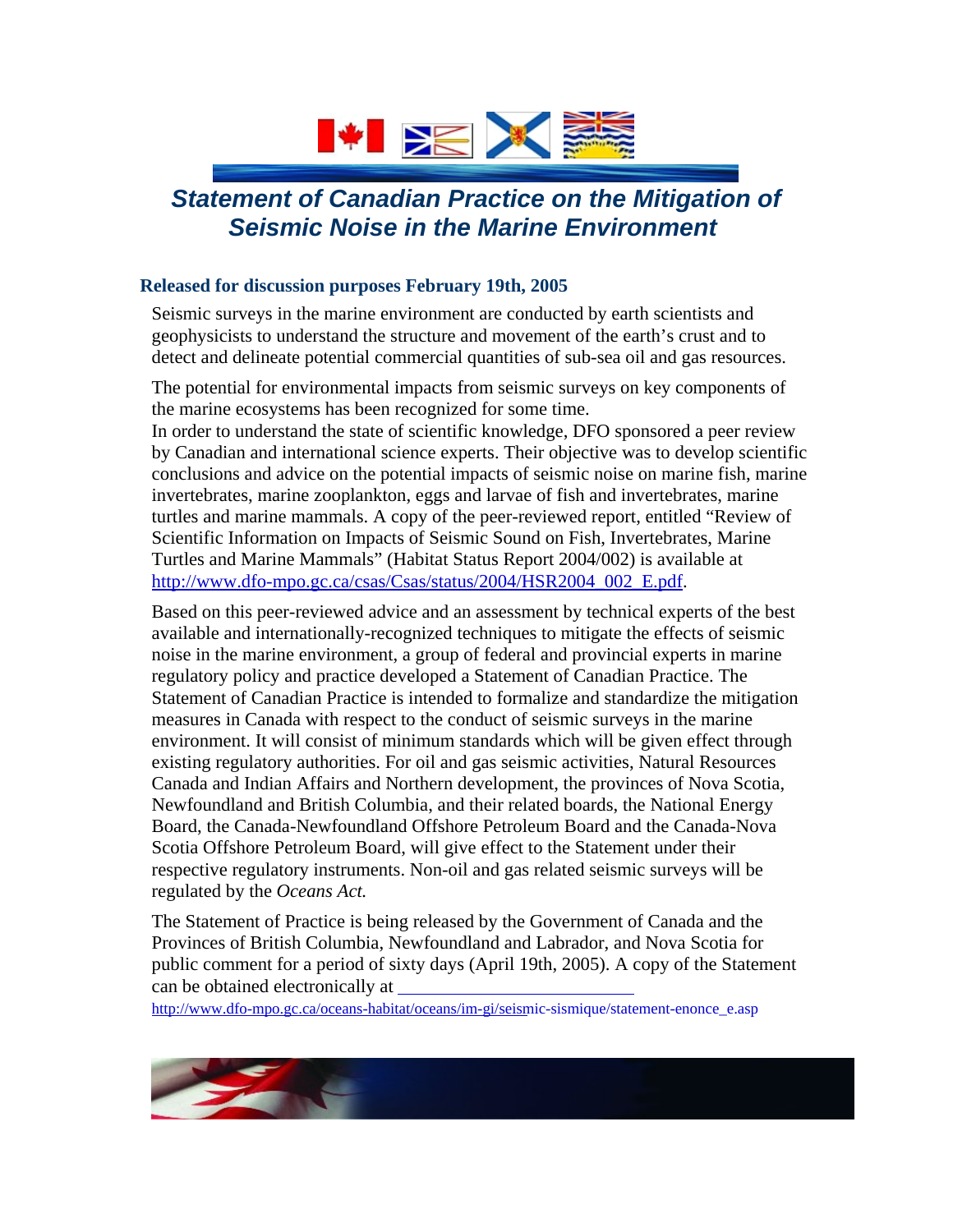## **Statement of Canadian Practice with respect to the Mitigation of Seismic Sound in the Marine Environment**

**Background Paper** 

**2007**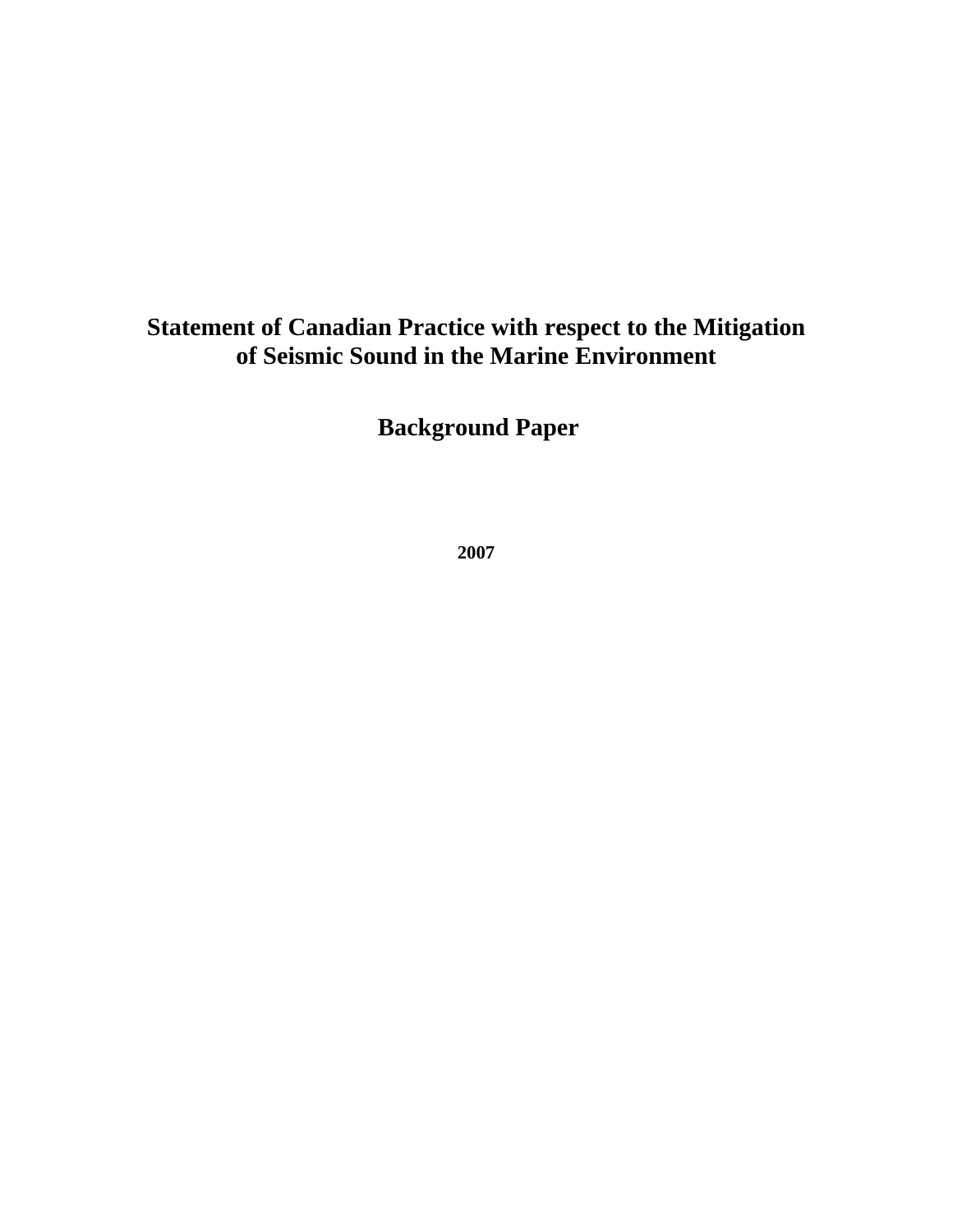#### **Summary**

Recent years have seen a heightened interest in the potential impacts of seismic surveying on the marine environment. In 2004, federal and provincial government advisors, and national and international scientific experts met to review the body of scientific knowledge that exists in this area. A review of the most effective and appropriate mitigative measures used world-wide was also conducted. These reviews led to the identification of a set of mitigation measures, which can assist in minimizing the potential adverse impacts of marine seismic activity. Federal and provincial governments have compiled these mitigation measures into the *Statement of Canadian Practice with respect to the Mitigation of Seismic Sound in the Marine Environment*. The *Statement* sets out minimum standards which will apply in Canada's non-ice covered marine waters to all seismic activities that use air source arrays. It will complement the existing environmental assessment processes, including those pursuant to settled land claims, and the existing regulatory requirements that currently govern marine seismic activities. Recognizing that the body of scientific knowledge is continually expanding, the *Statement* will be regularly reviewed. As new scientific information and improved mitigation technologies and practices emerge, these will be considered for incorporation into the *Statement*.

SOUND IN THE OCEANS is generated by a variety of natural sources, including vocalisation by marine life as well as wind and wave action, ice movements, and meteorological and oceanographic conditions.

Human activity also contributes to sound in the marine environment. Activities such as navigation, dredging, pile driving, ice breaking, whale watching and operating fishing gear each produce sound patterns with distinct characteristics. Resource exploration and production activities, including offshore drilling and marine seismic surveying, produce different types of sound. Active sonar which is used by security and defence operations produces a distinct type of sound.

There are fundamental differences between the type and intensity of sound generated by seismic air source arrays and sound associated with active sonar. These differences are mainly due to the emission of sounds of different intensity, frequency and direction of transmission.

Oceanographic characteristics such as the physiography of the sea bottom, the water depth, temperature, salinity and density differences can influence the transmission of sound as it travels through water. For example, sound levels are quickly reduced in shallow waters. In deeper waters, sound is likely to propagate further, especially where acoustic channels exist to conduct and focus sound energy.

In recent years, considerable international effort has been dedicated to a better understanding of the generation and transmission of sound in the marine environment and of the potential impacts of marine sound on life in the oceans. One area that has been of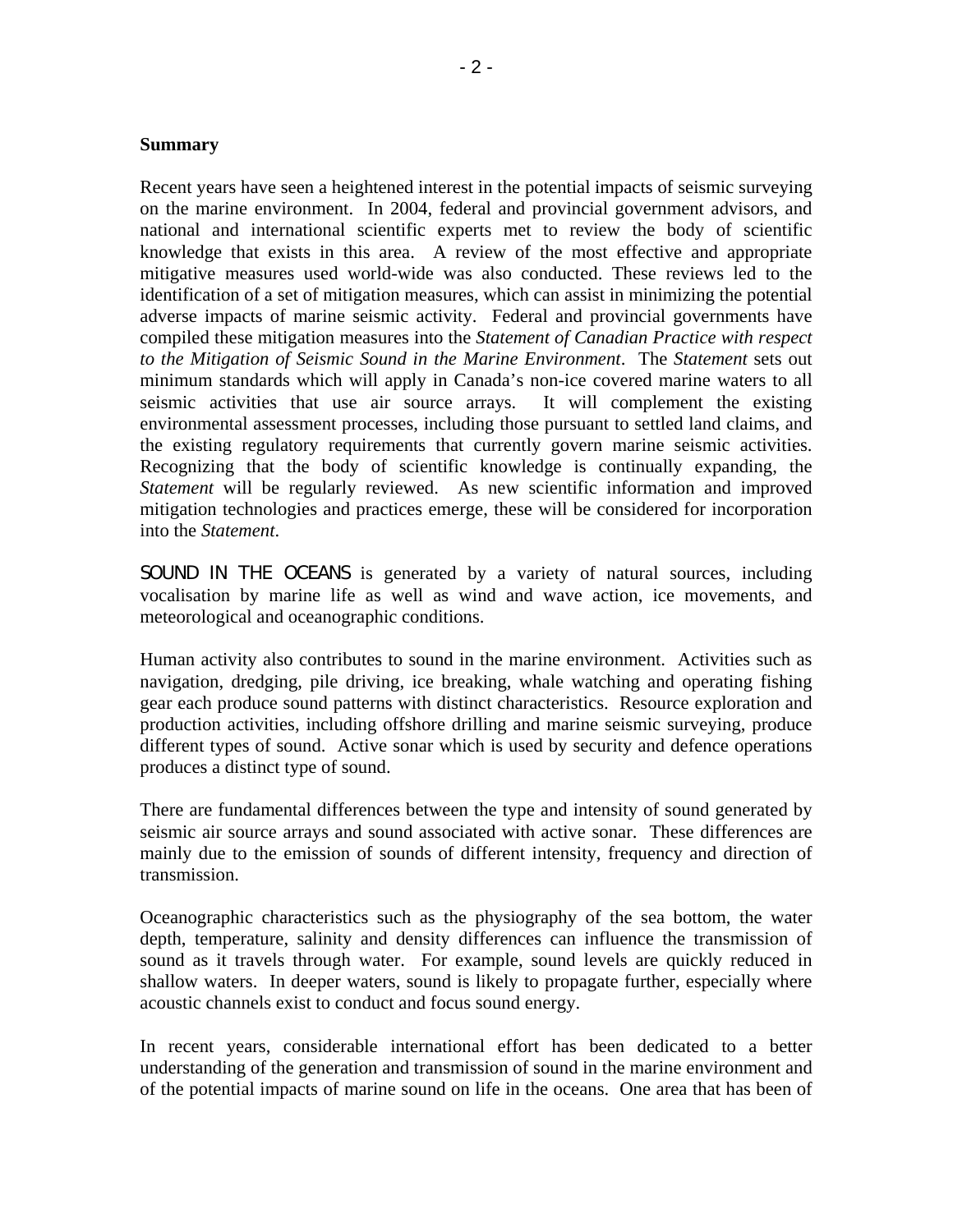particular interest to the Canadian public is the sound associated with conducting marine seismic surveys.

SEISMIC SURVEYS use sound waves to gather information about geological structures lying beneath the surface of the earth, both on land and in the marine environment. A common purpose for conducting seismic surveys is to locate rock formations that could potentially contain hydrocarbons. Seismic surveys are also conducted by government and academic researchers for general scientific purposes, to understand the composition, structure and movement of the earth's crust.

During marine seismic surveys, compressed air is released into the water column, creating a sound energy pulse. The pulse is "focused" to concentrate the sound energy toward the ocean bottom rather than horizontally. These surveys are carried out from a ship that tows a sound source or sources, referred to as "air source arrays", and one or more cables ("streamers") that contain sound receivers and other instruments.

The sea floor and the structures beneath it are mapped by measuring the time it takes for a sound energy pulse to leave the source, penetrate the earth, reflect off a subsurface layer, and return to a sound receiver. Reflections occur at each layer where there is a measurable change in the speed at which sound is transmitted. The data retrieved from these surveys provides information on depth, position and shape of underground geological formations.

Most seismic surveys conducted in Canadian marine waters fall into the category of twodimensional (2D) surveys or three-dimensional (3D) surveys. The objective of a 2D survey is to provide a broad picture of the geological characteristics of an area, including type and size of structures present. In conducting a 2D survey, a seismic vessel typically tows a single air source array and a single set of receivers along a set of parallel and transverse lines, spaced up to five kilometres apart, to create a grid pattern. A 3D seismic survey is conducted over a smaller area, to obtain more detailed geological information and to identify potential targets for hydrocarbon drilling. 3D surveys also create a grid pattern, but generally use two or more air source arrays and multiple sets of receivers trailed closer together.

THE POTENTIAL IMPACTS OF SEISMIC SOUND ON MARINE LIFE have been studied internationally for decades. Biological impacts on marine life from seismic surveys are generally discussed in terms of:

- physical impacts, or changes in organisms' physical state;
- physiological impacts, or changes in biological functions; and
- behavioural impacts, or changes in how organisms act.

In 2004, governments and academic researchers set out to take stock of our scientific knowledge in these areas. The process, which was led by Fisheries and Oceans Canada, culminated in a scientific peer review process involving national and international scientific experts. It considered the most current evidence of physical and physiological impacts of seismic sound on marine life, as well as potential behavioural impacts, and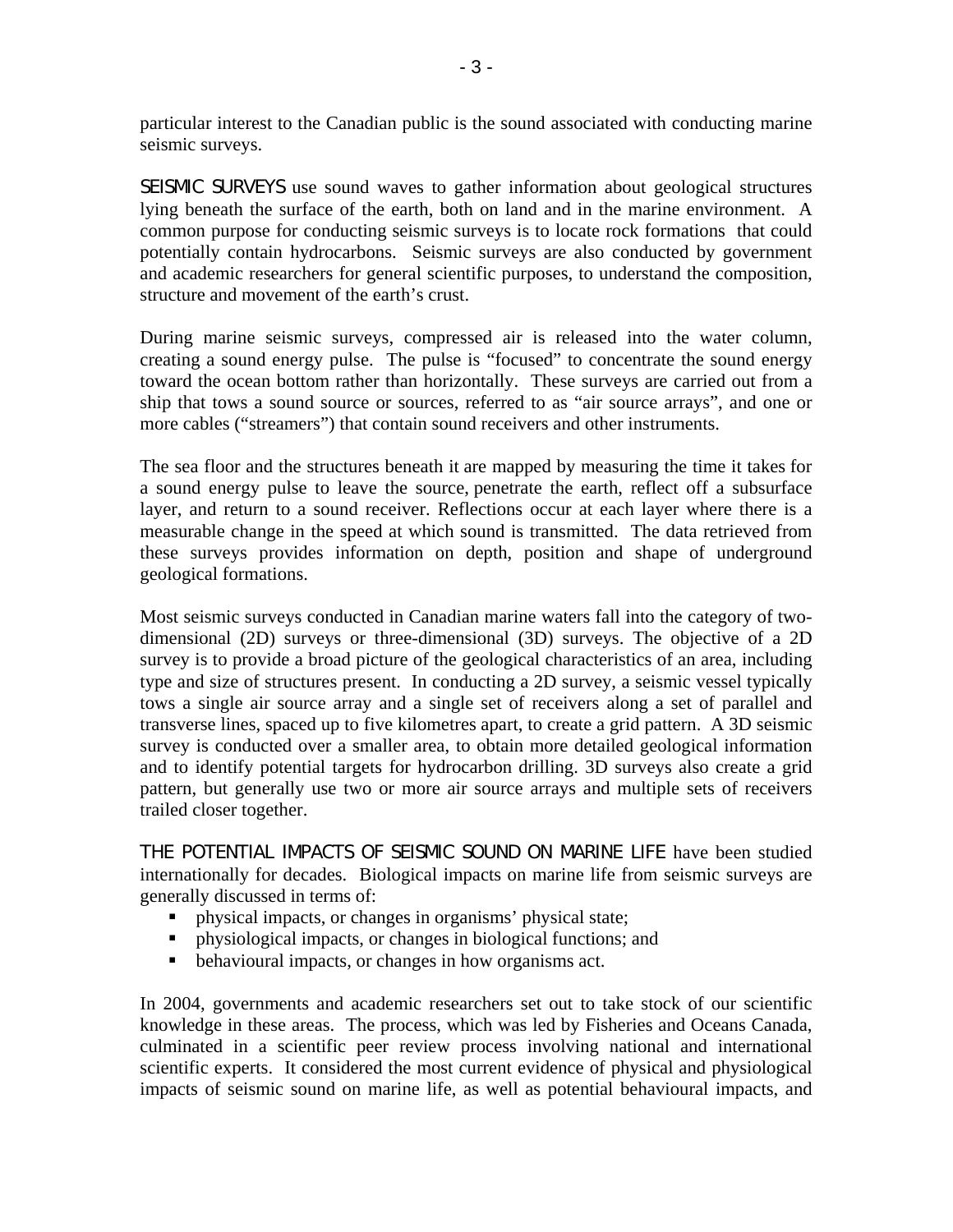whether those impacts were direct, indirect, chronic or cumulative. The peer review process drew a number of conclusions using a risk-based approach that considered the likelihood of occurrence, the frequency and duration of the impact and the ecological significance or severity of the impact.<sup>[1](#page-5-0)</sup>

In general, studies have found that for key components of the ecosystem, including invertebrates, fish, marine mammals and sea turtles, biological impacts vary from species to species and according to the proximity to the sound source arrays.Impacts are greatest within a few metres of the seismic source arrays.

Some marine mammals rely heavily on the use of underwater sounds to communicate and to echo-locate and emit and can sense different sound frequencies. There is evidence that these species hear and react to many man-made sounds including those associated with seismic surveys. The available data suggests that for a seismic sound to result in auditory impairment or other direct physical impacts for marine mammals, animals must be located within a short distance from the sound source. Most marine mammals, including most baleen whales, some odontocetes (toothed whales) and some pinnipeds (seals), generally avoid the immediate vicinity of active seismic vessels. However, some marine mammals, such as dolphins and porpoises, have been observed to swim near sources of seismic sound, with no apparent impacts.

The findings of the peer review process concluded that there was evidence that at certain received sound levels, behavioural changes can be manifested by some marine fish, marine mammals and sea turtles. If seismic surveys were to occur in areas and at times when a large enough aggregation of these marine organisms were engaged in critical biological functions the behavioural impacts might have important ecological and population-level impacts. For example the impact may be important if it results in the displacement of breeding, feeding or nursing marine mammals, dispersion of spawning aggregations of fish in their spawning areas and diversion of aggregations of marine mammals and fish from their migration routes.

While there has recently been an increased interest in sea turtles because of the endangered or threatened status of some species, relatively little is known about the sensitivity of these species to sound. Studies do indicate that sea turtles are able to detect sound frequencies similar to those generated during seismic surveys. As a measure of precaution, given the limited knowledge on the sensitivity of sea turtles to sound and given the endangered status of a number of sea turtles, it was concluded that sea turtles should have the benefit of the same mitigative measures as marine mammals.

Building on existing scientific information, the peer review process concluded that mitigation should be used where detrimental population-scale impacts were considered likely to occur, or where adverse impacts including death, harm or harassment of

 $\overline{a}$ 

<span id="page-5-0"></span><sup>1</sup> The report of the peer review, *Review of Scientific Information on Impacts of Seismic Sound on Fish, Invertebrates, Marine Turtles and Marine Mammals" (Habitat Status Report 2004/002)*, is available online at: [http://www.dfo-mpo.gc.ca/csas/Csas/status/2004/HSR2004\\_002\\_E.pdf](http://www.dfo-mpo.gc.ca/csas/Csas/status/2004/HSR2004_002_E.pdf)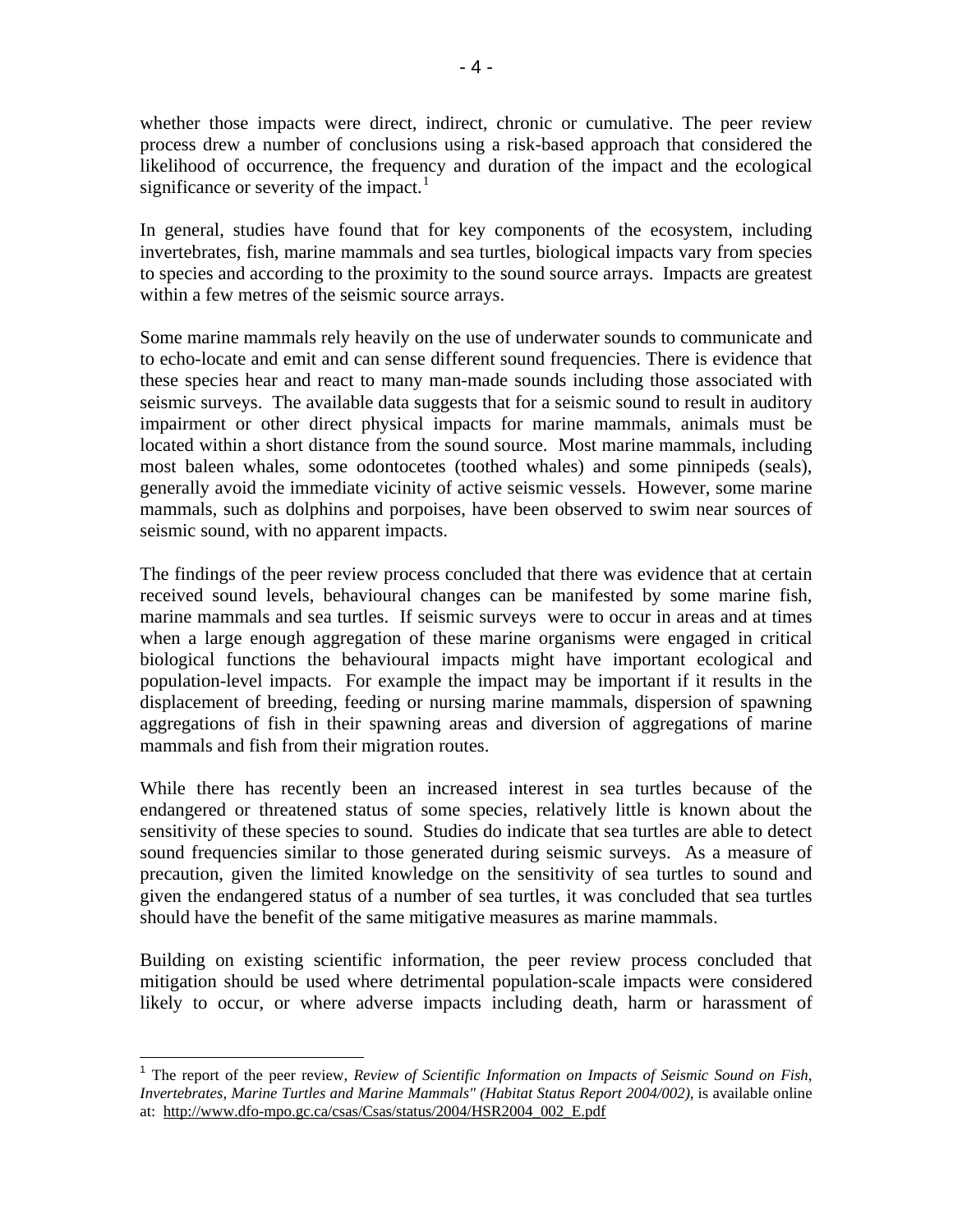individual marine mammals or turtles listed as endangered or threatened on Schedule 1 of the *Species at Risk Act* were likely to occur.

The peer review process identified a number of recognized measures for mitigating the potential impacts of seismic sound, consistent with a precautionary approach. A federalprovincial regulatory policy review further identified the most effective measures which would be appropriate for use in Canadian marine waters. Federal and provincial governments have agreed to incorporate these measures into the *Statement of Canadian Practice with respect to the Mitigation of Seismic Sound in the Marine Environment*.

The *Statement of Canadian Practice with respect to the Mitigation of Seismic Sound in the Marine Environment* specifies the mitigation requirements that must be met during the planning and conduct of marine seismic surveys, in order to minimize impacts on life in the oceans. These requirements are set out as minimum standards, which will apply in all non-ice covered marine waters in Canada. The *Statement*  complements existing environmental assessment processes, including those set out in settled land claims. The current regulatory system will continue to address protection of the health and safety of offshore workers and ensure that seismic activities are respectful of interactions with other ocean users.

The *Statement* was developed by federal and provincial authorities responsible for the regulation and management of seismic surveys, including representatives from the provincial governments of Nova Scotia, Newfoundland and Labrador, British Columbia and Quebec. Federally, representation included Natural Resources Canada, Indian and Northern Affairs Canada, and Fisheries and Oceans Canada. The *Statement* was developed following a peer review process involving scientific and technical experts, acousticians, and experts in the design and effectiveness of mitigative measures. Public policy experts as well as experts from the National Energy Board, the Canada-Nova Scotia and the Canada-Newfoundland and Labrador Offshore Petroleum Boards were also consulted. Public input on the *Statement* was received during a 60-day web-based public consultation, and targeted discussions were held with representatives from the fishing and oil and gas sectors, academics and other interested parties.

The *Statement* will apply to all seismic activities in the marine environment that use air source arrays; as such it will not apply to activities conducted in ice covered waters. For seismic surveys conducted for the purpose of oil and gas exploration, the *Statement* will be administered by the existing oil and gas regulatory bodies – the National Energy Board, the Canada-Nova Scotia Offshore Petroleum Board, and the Canada-Newfoundland and Labrador Offshore Petroleum Board. For seismic surveys conducted for any other purposes, the *Statement* will be administered by Fisheries and Oceans Canada*.*

The *Statement* was drafted using the best available scientific information, current international best management practices and internationally recognized techniques to mitigate the impacts of seismic sound in the marine environment. However, it is recognized that the body of scientific knowledge is continually expanding. As new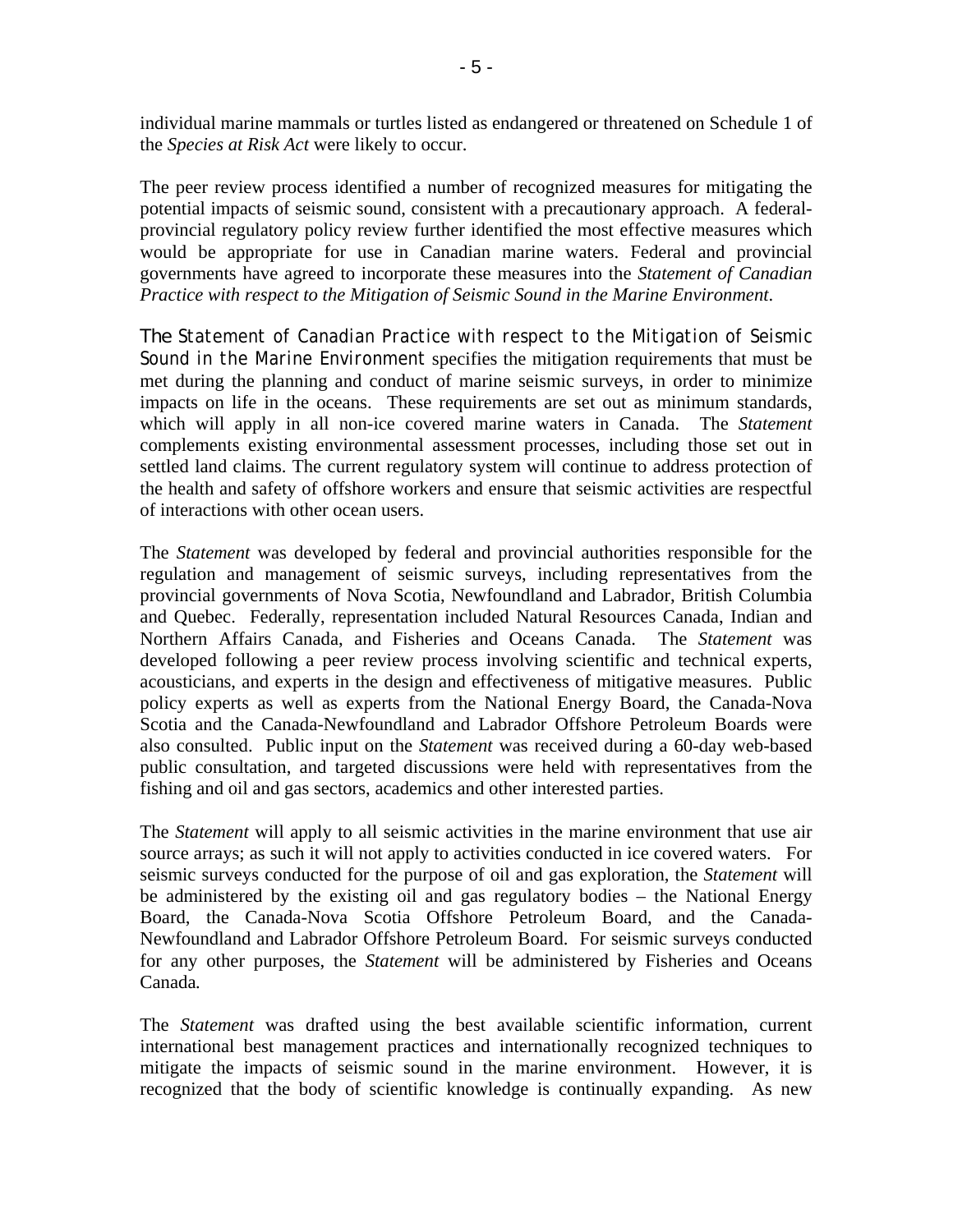scientific information and improved mitigation technologies and practices emerge, these will be considered for incorporation into the *Statement*. The *Statement* will be reviewed on an annual basis, and interested parties will be consulted on any potential amendments.

The *Statement of Canadian Practice with respect to the Mitigation of Seismic Sound in the Marine Environment* sets out mitigation requirements for:

- Planning of seismic surveys;
- Establishment and monitoring of a safety zone;
- **Prescribed marine mammal observation and detection measures.**
- **Prescribed start-up; and**
- **Prescribed shut-down.**

The following sections briefly describe each of these areas, and the requirements contained in the *Statement*:

#### *Planning of seismic surveys*

The *Statement* requires that operators plan and design seismic survey programs according to certain conditions. As a precautionary measure and to minimize the unnecessary introduction of sound into the marine environment, surveys are to be designed to use the minimum energy needed to obtain the information sought, to reduce or baffle the horizontal spread of sound and reduce the generation of unnecessary high frequency sounds.

In order to further reduce the potential impacts of a seismic survey, there is an additional requirement to design programs which avoid areas where it is known that there are aggregations of marine mammals and marine fish at critical times in their life cycle and during critical biological functions such as spawning, breeding, feeding, nursing and migration times.

#### *Establishment and monitoring of a safety zone*

Recognizing that sound is most intense closest to the air source and that the potential impacts of seismic are greatest within short distances, the *Statement* requires that a "safety zone" be established and monitored around seismic air source arrays. As noted above, the propagation of sound and of specific frequencies varies according to many factors, including ocean depths, temperatures and salinity. This poses a challenge in establishing precise distance at which specific sound levels can be expected. Similarly, marine species respond differently to various frequencies of sound, depending on their biological characteristics, life history and their respective hearing thresholds. The use and testing of sound propagation models combined with active science research programs are increasing our understanding of potential impacts and relationships between sound levels/distance and those impacts.

The *Statement* contains a basic requirement for a minimum 500m safety zone, established around the air source array(s). Existing scientific evidence and the application of a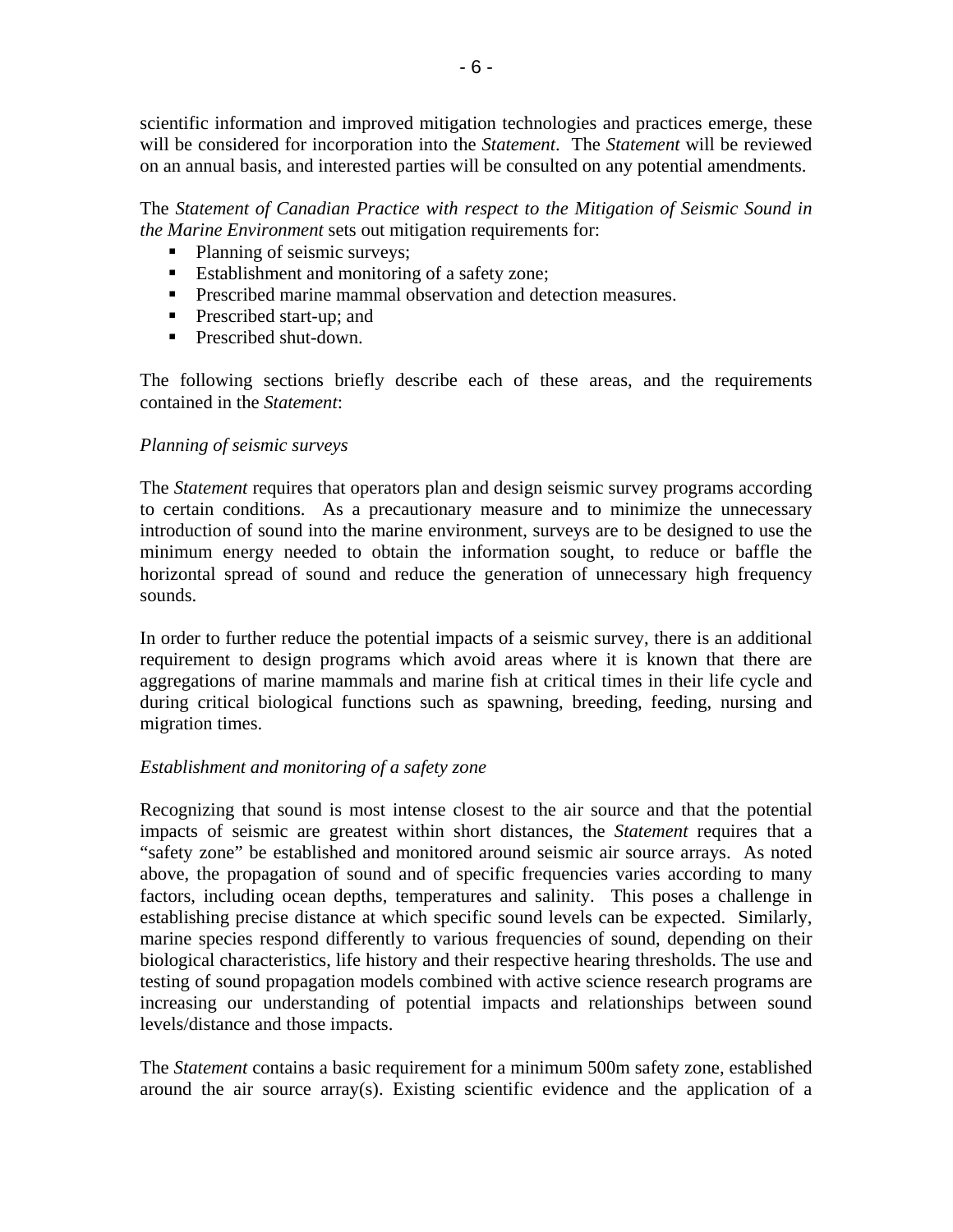precautionary approach revealed that beyond a 500m safety zone, sound energy from seismic activity is unlikely to cause adverse impacts on marine mammals and sea turtles, under many circumstances. However, the *Statement* recognizes that in other circumstances, environmental assessment processes may identify the need for a safety zone of greater than 500m.

As is discussed below, the *Statement* requires seismic vessels to use a qualified marine mammal observer to watch the safety zone. If a whale, dolphin, porpoise or sea turtle is seen by a marine mammal observer to be within the safety zone, the air source array must not be started up until the area is clear. Similarly if a marine mammal listed as endangered or threatened in Schedule 1 of the *Species at Risk Act* is in the area of the safety zone, no activity can begin.

#### *Prescribed start-up*

Most marine species will likely avoid a seismic vessel while survey activities are underway. Seismic operators are required to take advantage of this behaviour by using a start up technique whereby activation of the air source arrays begins with a pulse from the lowest energy source on the array. The remainder of the sound sources on the array are gradually activated over a fixed period of time. This procedure provides the time and the incentive for marine mammals and fish to leave the immediate area.

In certain circumstances, such as well site surveys and vertical seismic profiling, only one energy source is used. In this circumstance, where technically feasible, the start-up procedure should consist of a gradual increase of the intensity of the sound until it reaches the required intensity.

#### *Prescribed shut-down*

Once seismic survey activity is ongoing, if a marine mammal or a turtle listed as endangered or threatened on Schedule 1 of the *Species at Risk Act* enters the safety zone the operator must shut down and wait for them to leave. The Statement also requires shut down of the array if other marine mammals or sea turtles enter the safety zone. These species could be those identified by an environmental review process as possibly experiencing significantly-adverse population-level impacts if exposed to seismic sound.

#### *Prescribed procedures when active surveying ceases*

As a precautionary measure and to reduce the amount of unnecessary sound released into the marine environment, when active surveying ceases, operators are required to either shut down the energy source completely or shut down all but one source. Continued release of sound from a single source would serve to deter whale, dolphin, porpoises or turtles from entering the safety zone.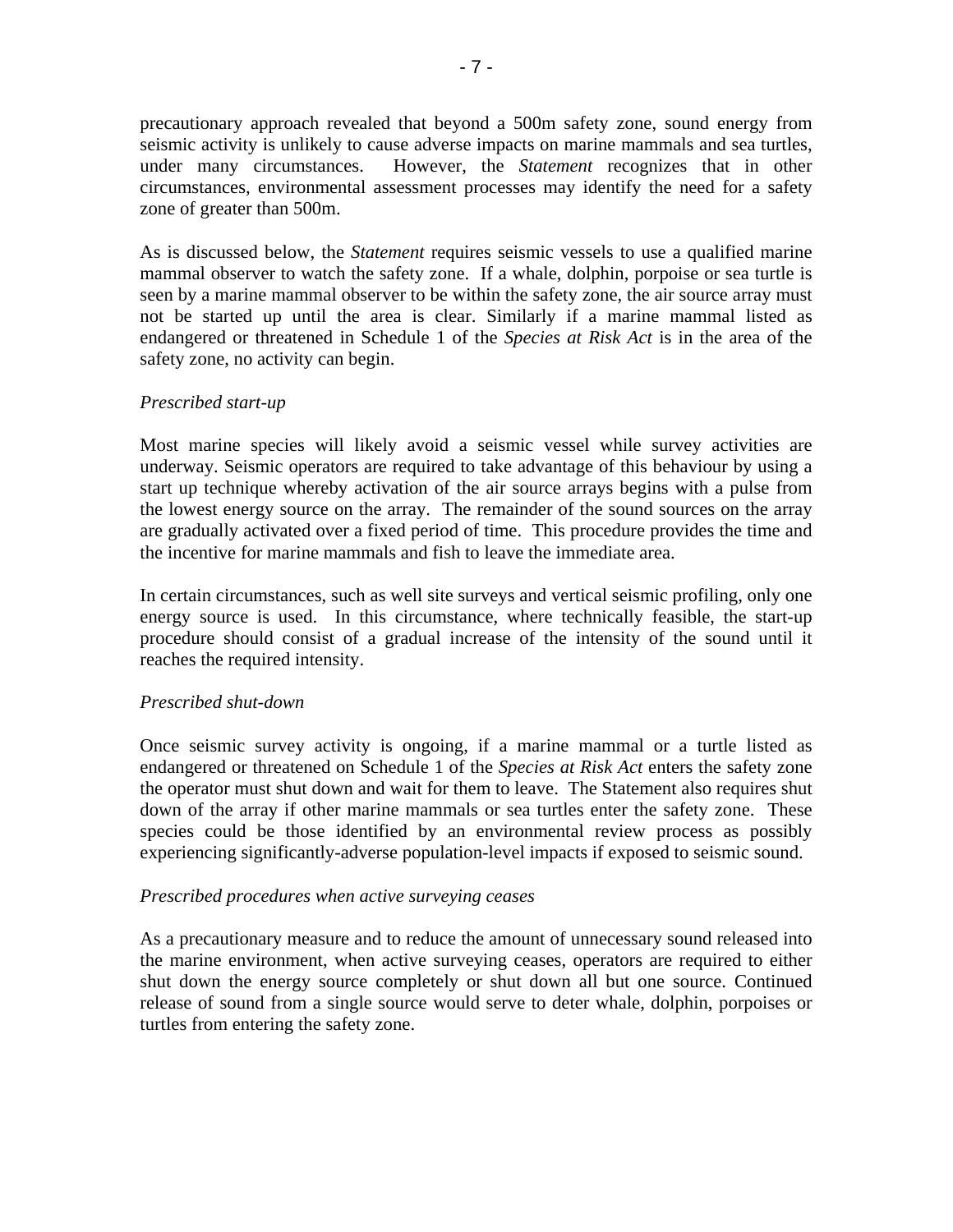Marine mammal observer: The *Statement* requires the stationing of a qualified marine mammal observer on board seismic vessels. The marine mammal observer is required to verify that the safety zone is clear for at least 30 minutes before the seismic air source array (s) can be activated. A marine mammal observer is required to maintain a regular watch during the entire duration of the time that the air source arrays are active and that the safety zone is visible.

Use of Cetacean detection technology: Reduced visibility and storm conditions may require the use of different mitigative measures, such as Passive Acoustic Monitoring, to detect and track the sounds made by vocalizing marine mammals prior to start-up.

Passive Acoustic Monitoring uses "listening" technology to detect animals that are below the sea surface, while having no adverse environmental impacts of its own. Passive Acoustic Monitoring's usefulness presently is limited to those species that are known to vocalize and to spend much time below the water surface (e.g., dolphins, sperm whales, northern bottlenose whales). Additional approaches to marine mammal detection (including radar, infrared detection and adaptation of fishing industry "fish finder" technologies) are currently in the research and planning stages, and will likely be available in upcoming years.

The *Statement* requires the use of cetacean detection technology under certain circumstances and conditions. If all of the following conditions exist, then PAM, or equivalent technology, must be used:

- the survey's sound sources array has been shut down for more than 30 minutes;
- $\blacksquare$  the full extent of the safety zone is not visible;
- $\blacksquare$  the survey is in an area where vocalizing cetaceans such as dolphins, porpoises and whales listed as endangered or threatened in Schedule 1 of the Species at Risk Act are likely to be encountered, or if the survey is conducted in an area where species identified in an environmental assessment process as likely to be negatively impacted at a population level by seismic sound are likely to be found.

Under these conditions, if the presence of a vocalizing whale, porpoise or dolphin is detected and it cannot be identified, the operator must assume that it is a whale listed as endangered or threatened in Schedule 1 of the *Species at Risk Act*, or one identified by an environmental assessment process, and the operation must shut down and remain shut down until the operator is able to determine that the whale, dolphin or porpoise is outside the safety zone, or has not been heard for at least 30 minutes.

#### *Additional or modified mitigative measures*

In some cases, environmental assessment processes will point to regional specificities, including oceanographic, geomorphologic and biological characteristics, and regulatory reviews may require modified or additional mitigative measures to be applied. Also, variations to the mitigative measures set out in the Statement may be allowed if persons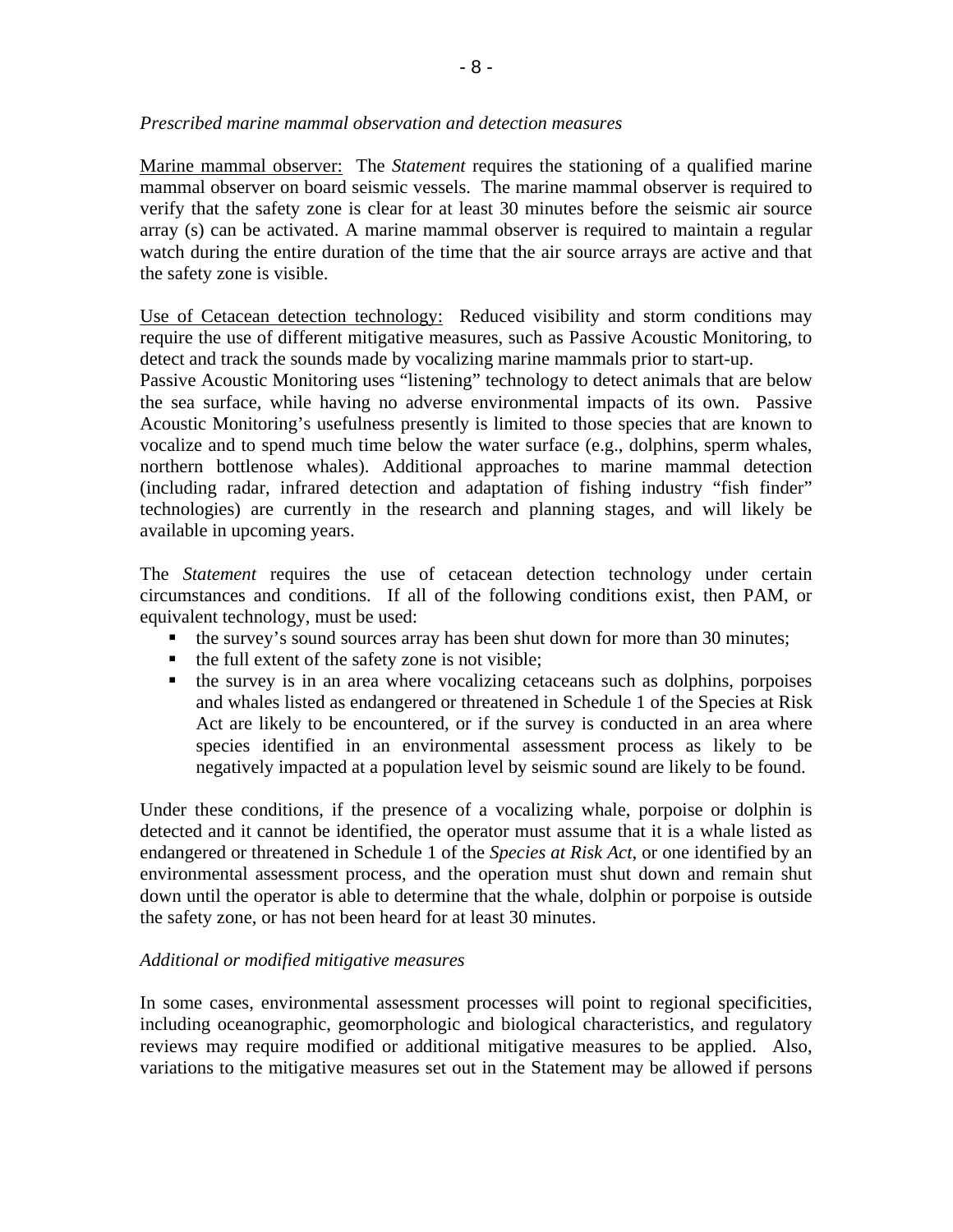wishing to conduct seismic surveys provide an equivalent or greater level of environmental protection.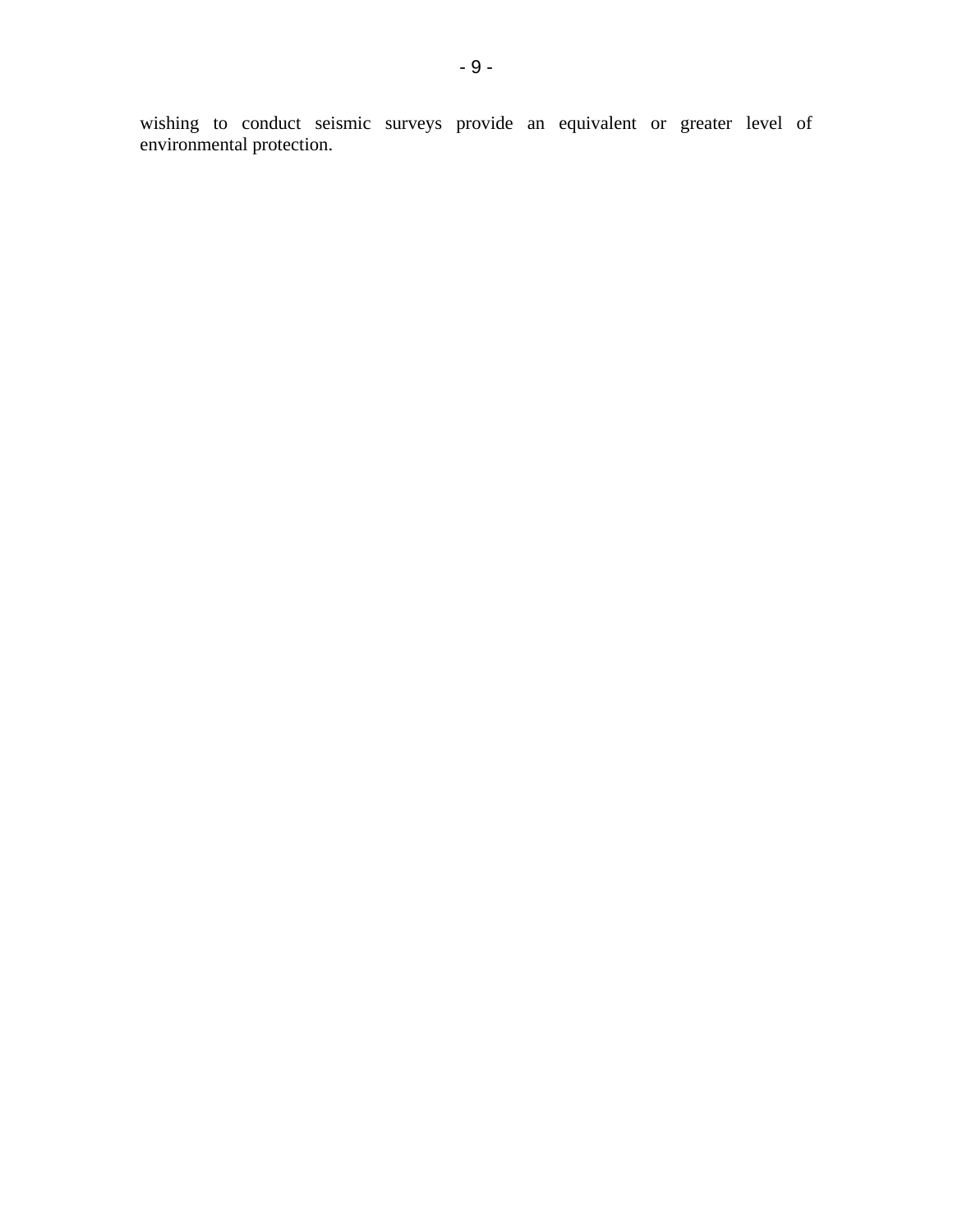## **Statement of Canadian Practice with respect to the Mitigation of Seismic Sound in the Marine Environment**

#### **Context**

The Statement of Canadian Practice with respect to the Mitigation of Seismic Sound in the Marine Environment specifies the mitigation requirements that must be met during the planning and conduct of marine seismic surveys, in order to minimize impacts on life in the oceans. These requirements are set out as minimum standards, which will apply in all non-ice covered marine waters in Canada. The *Statement* complements existing environmental assessment processes, including those set out in settled land claims. The current regulatory system will continue to address protection of the health and safety of offshore workers and ensure that seismic activities are respectful of interactions with other ocean users.

#### **Definitions**

Cetacean: means a whale, dolphin or porpoise.

Critical habitat: means the habitat that is necessary for the survival or recovery of a listed wildlife species and that is identified as the species' critical habitat in the recovery strategy or in an action plan for the species.

Marine Mammal Observer: means an individual trained to identity different species of marine mammals and turtles that may reasonably be expected to be present in the area where the seismic survey will take place.

Marine mammals: means all cetaceans and pinnipeds.

Passive Acoustic Monitoring: means a technology that may be used to detect the subsea presence of vocalizing cetaceans.

Pinniped: means a seal, sea lion or walrus.

Ramp-up: means the gradual increase in emitted sound levels from a seismic air source array by systematically turning on the full complement of an array's air sources over a period of time.

Seismic air source: means an air source that is used to generate acoustic waves in a seismic survey.

Seismic air source array(s): means one or a series of devices designed to release compressed air into the water column in order to create an acoustical energy pulse to penetrate the seafloor.

Seismic survey: means a geophysical operation that uses a seismic air source to generate acoustic waves that propagate through the earth, are reflected from or refracted along subsurface layers of the earth, and are subsequently recorded.

"Statement:" means the Statement of Canadian Practice for the Mitigation of Seismic Sound in the Marine Environment.

Whale: means a cetacean that is not a dolphin or porpoise.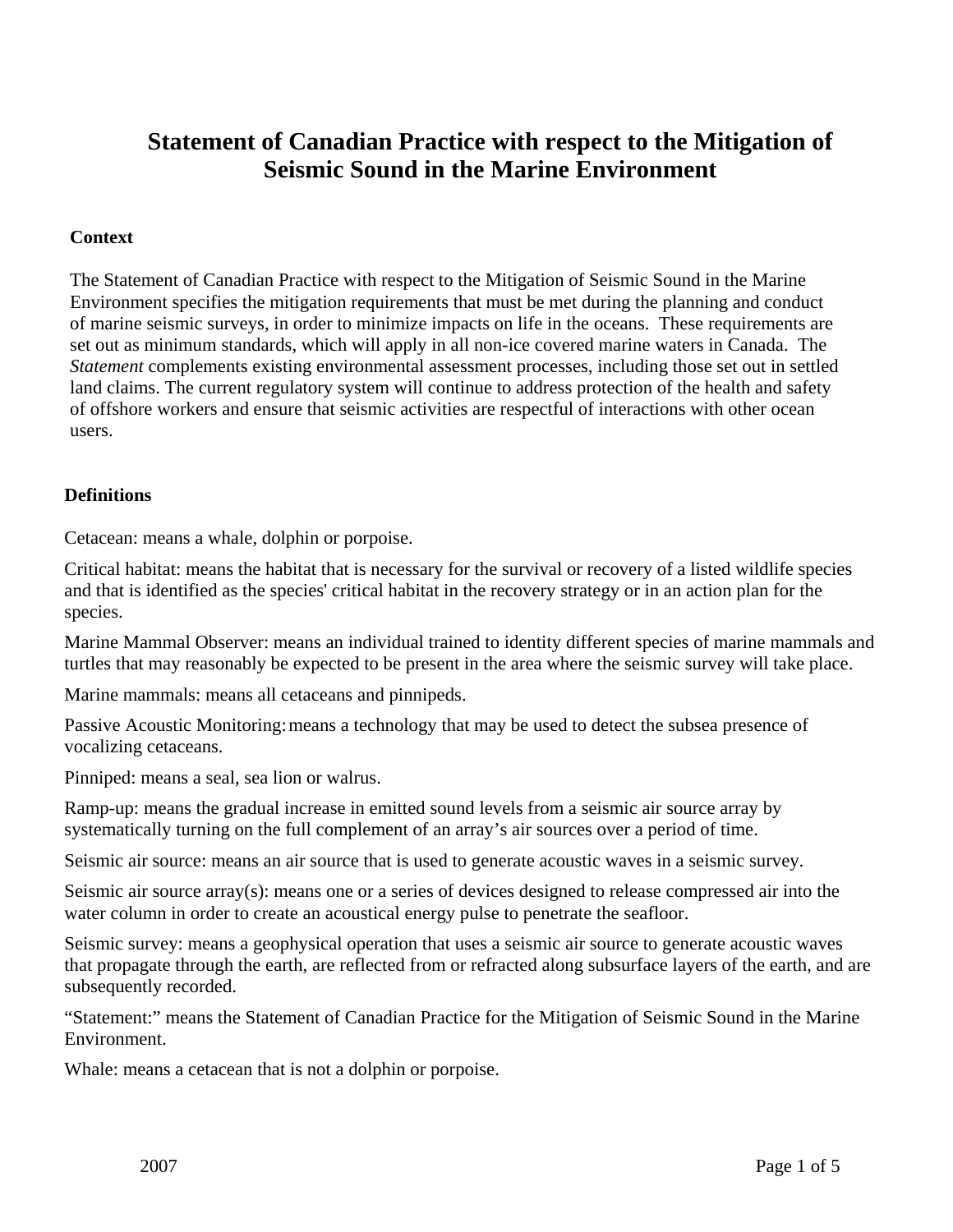#### **Application**

- 1. Unless otherwise provided, the mitigation measures set out in this Statement apply to all seismic surveys planned to be conducted in Canadian marine waters and which propose to use an air source array(s).
- 2. The mitigation measures set out in this Statement do not apply to seismic surveys conducted:
	- a. on ice-covered marine waters; or
	- b. in lakes or the non-estuarine portions of rivers.

#### **Planning Seismic Surveys**

#### Mitigation Measures

- 3. Each seismic survey must be planned to
	- a. use the minimum amount of energy necessary to achieve operational objectives;
	- b. minimize the proportion of the energy that propagates horizontally; and

c. minimize the amount of energy at frequencies above those necessary for the purpose of the survey.

- 4. All seismic surveys must be planned to avoid:
	- a. a significant adverse effect for an individual marine mammal or sea turtle of a species listed as endangered or threatened on Schedule 1 of the *Species at Risk Act*; and
	- b. a significant adverse population-level effect for any other marine species.
- 5 Each seismic survey must be planned to avoid:
	- a. displacing an individual marine mammal or sea turtle of a species listed as endangered or threatened on Schedule 1 of the *Species at Risk Act* from breeding, feeding or nursing;
	- b. diverting an individual migrating marine mammal or sea turtle of a species listed as endangered or threatened on Schedule 1 of the *Species at Risk Act* from a known migration route or corridor;
	- c. dispersing aggregations of spawning fish from a known spawning area;
	- d. displacing a group of breeding, feeding or nursing marine mammals, if it is known there are no alternate areas available to those marine mammals for those activities, or that if by using those alternate areas, those marine mammals would incur significant adverse effects; and
	- e. diverting aggregations of fish or groups of marine mammals from known migration routes or corridors if it is known there are no alternate migration routes or corridors, or that if by using those alternate migration routes or corridors, the group of marine mammals or aggregations of fish would incur significant adverse effects.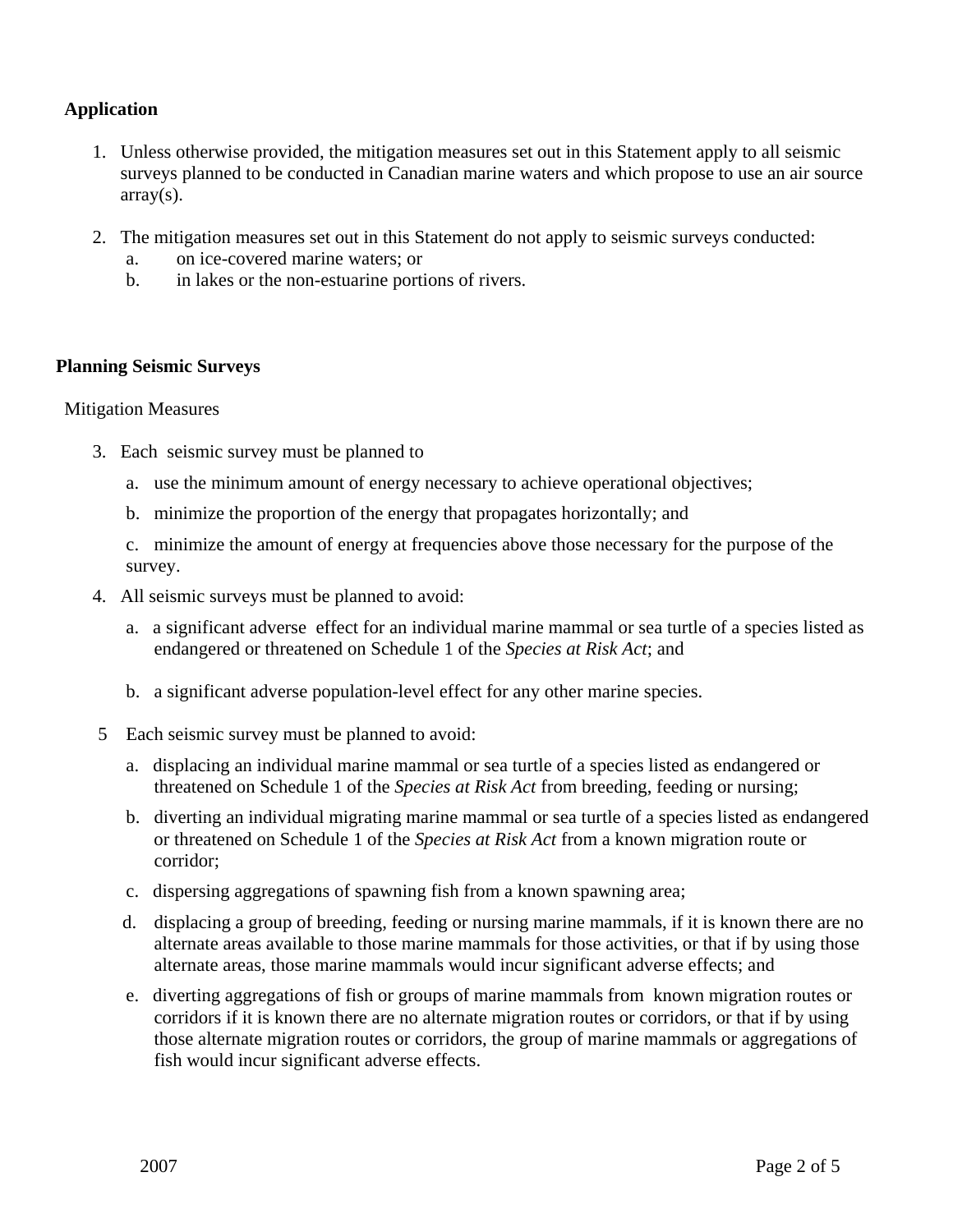#### **Safety Zone and Start-up**

#### Mitigation Measures

6. Each seismic survey must:

a. establish a safety zone which is a circle with a radius of at least 500 metres as measured from the centre of the air source array(s); and

- b. for all times the safety zone is visible,
	- i. a qualified Marine Mammal Observer must continuously observe the safety zone for a minimum period of 30 minutes prior to the start up of the air source array(s), and
	- ii. maintain a regular watch of the safety zone at all other times if the proposed seismic survey is of a power that it would meet a threshold requirement for an assessment under the *Canadian Environmental Assessment Act*, regardless of whether the Act applies.
- 7. If the full extent of the safety zone is visible, before starting or restarting an air source array(s) after they have been shut-down for more than 30 minutes, the following conditions and processes apply:

a. none of the following have been observed by the Marine Mammal Observer within the safety zone for at least 30 minutes:

- i. a cetacean or sea turtle,
- ii. a marine mammal listed as endangered or threatened on Schedule 1 of the *Species at Risk Act*, or
- iii. based on the considerations set out in sub-section 4(b), any other marine mammal that has been identified in an environmental assessment process as a species for which there could be significant adverse effects; and
- b. a gradual ramp-up of the air source array(s) over a minimum of a 20 minute period beginning with the activation of a single source element of the air source array(s), preferably the smallest source element in terms of energy output and a gradual activation of additional source elements of the air source array(s) until the operating level is obtained.

#### **Shut-down of Air Source Array(s**)

#### Mitigation Measures

- 8. The air source array(s) must be shut down immediately if any of the following is observed by the Marine Mammal Observer in the safety zone:
	- a. a marine mammal or sea turtle listed as endangered or threatened on Schedule 1 of the *Species at Risk Act*; or
	- b. based on the considerations set out in sub-section 4(b), any other marine mammal or sea turtle that has been identified in an environmental assessment process as a species for which there could be significant adverse effects.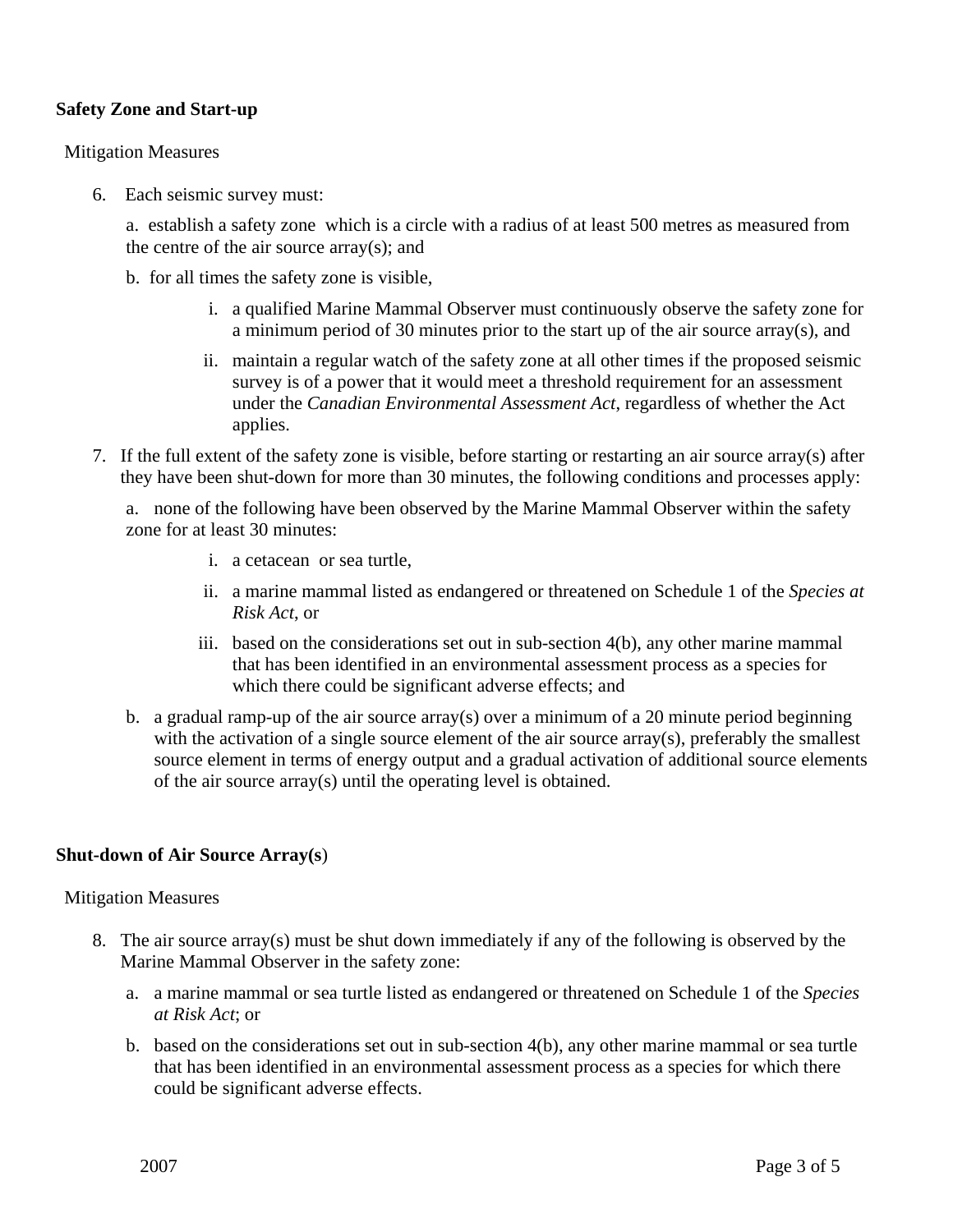#### **Line Changes and Maintenance Shut-downs**

#### Mitigation Measures

- 9. When seismic surveying (data collection) ceases during line changes, for maintenance or for other operational reasons, the air source array(s) must be:
	- a. shut down completely; or
	- b. reduced to a single source element.
- 10. If the air source array(s) is reduced to a single source element as per subsection 9(b), then:
	- a. visual monitoring of the safety zone as set out in section 6 and shut-down requirements as set out in section 8 must be maintained; but
	- b. ramp-up procedures as set out in section 7 will not be required when seismic surveying resumes.

#### **Operations in Low Visibility**

Mitigation Measures

- 11. Under the conditions set out in this section, cetacean detection technology, such as Passive Acoustic Monitoring, must be used prior to ramp-up for the same time period as for visual monitoring set out in section 6. Those conditions are as follows:
	- a. the full extent of the safety zone is not visible; and
	- b. the seismic survey is in an area that
		- i. has been identified as critical habitat for a vocalizing cetacean listed as endangered or threatened on Schedule 1 of the Species at Risk Act, or
		- ii. in keeping with the considerations set out in sub-section 4(b), has been identified through an environmental assessment process as an area where a vocalising cetacean is expected to be encountered if that vocalizing cetacean has been identified through the environmental assessment process as a species for which there could be significant adverse effects.
- 12. If Passive Acoustic Monitoring or similar cetacean detection technology is used in accordance with the provision of section 11, unless the species can be identified by vocal signature or other recognition criteria:
	- a. all non-identified cetacean vocalizations must be assumed to be those of whales named in sections  $8(a)$  or (b); and
	- b. unless it can be determined that the cetacean(s) is outside the safety zone, the ramp-up must not commence until non-identified cetacean vocalizations have not been detected for a period of at least 30 minutes.